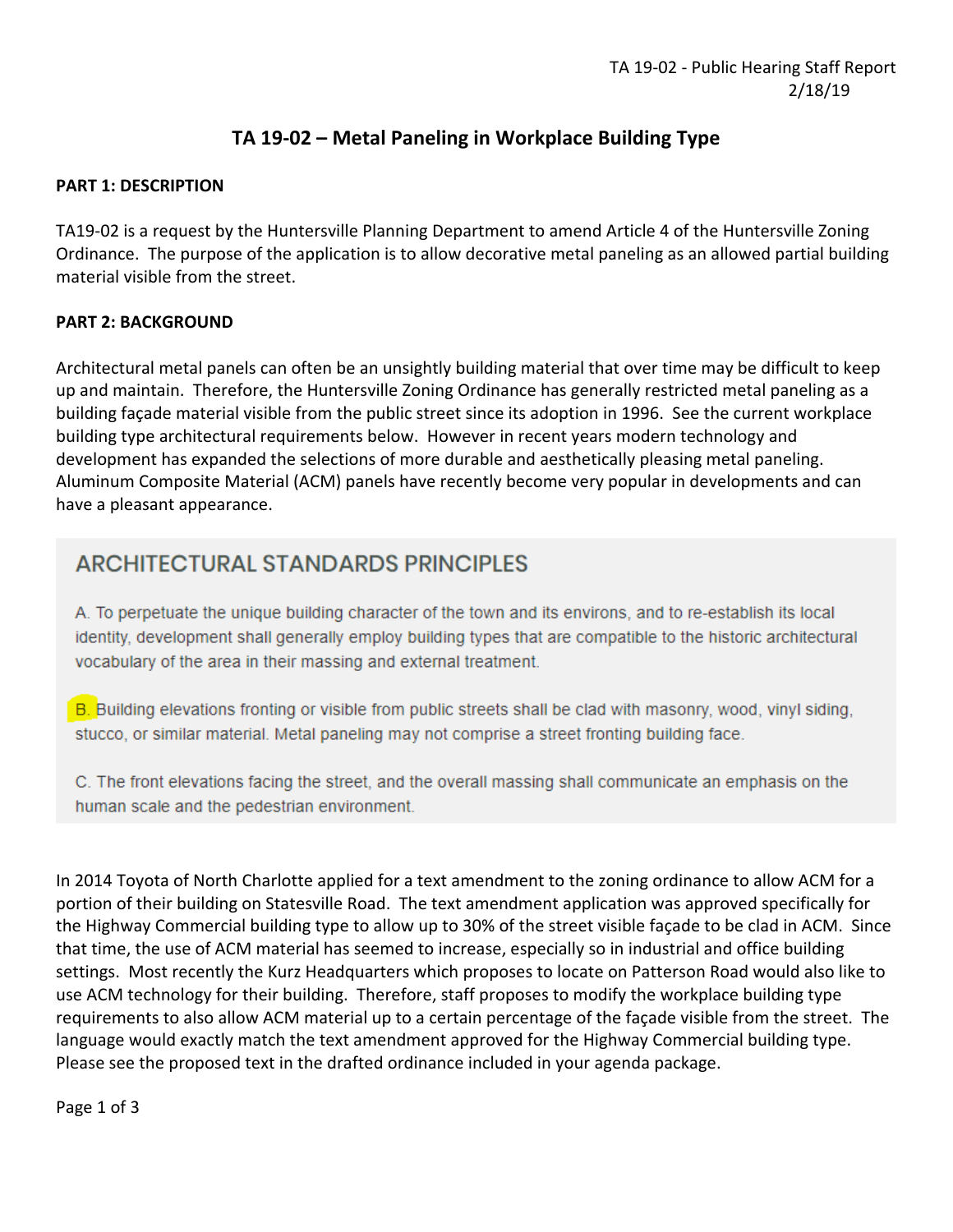## **PART 3: RELEVANT SECTIONS OF THE HUNTERSVILLE 2030 COMMUNITY PLAN AND APPLICABLE LONG RANGE PLANS**

The following are examples of relevant plans and polices from the 2030 Huntersville Community Plan that may be incorporated into the Board's statement of consistency for approval or denial of the request.

• Policy CD-6: Architecture and Place Making: Allowing the newer material technology of Aluminum Composite Material (ACM) and similar materials gives architects greater and more modern flexibility in their workplace building design. At the same time, the maximum percentage allowance keeps the architectural foundation of the town intact, which to date has been built mainly on brick and mortar design.

## **PART 4: STAFF RECOMMENDATION**

For commercial buildings, the current ordinance restriction of prohibiting all metal panels from visibility seems a bit outdated and overly broad. New decorative metal panels can be aesthetically pleasing when used in the proper application and to the proper degree. In addition, the proposed text would be consistent with the language that already exists for the Highway Commercial (HC) building type. Staff recommends approval of the text amendment.

#### **PART 5: HUNTERSVILLE ORDINANCE ADVISORY BOARD**

The Huntersville Ordinances Advisory Board (HOAB) considered the proposed text on February 7, 2019. The committee unanimously recommended approval of the proposed text

#### **PART 6: PUBLIC HEARING**

The Public Hearing is scheduled for February 18, 2019.

#### **PART 7: PLANNING BOARD RECOMMENDATION**

The Planning Board is scheduled to hear this text amendment on February 26, 2019.

#### **PART 8: ATTACHMENTS AND ENCLOSURES**

- Draft Language Ordinance
- Text Amendment Application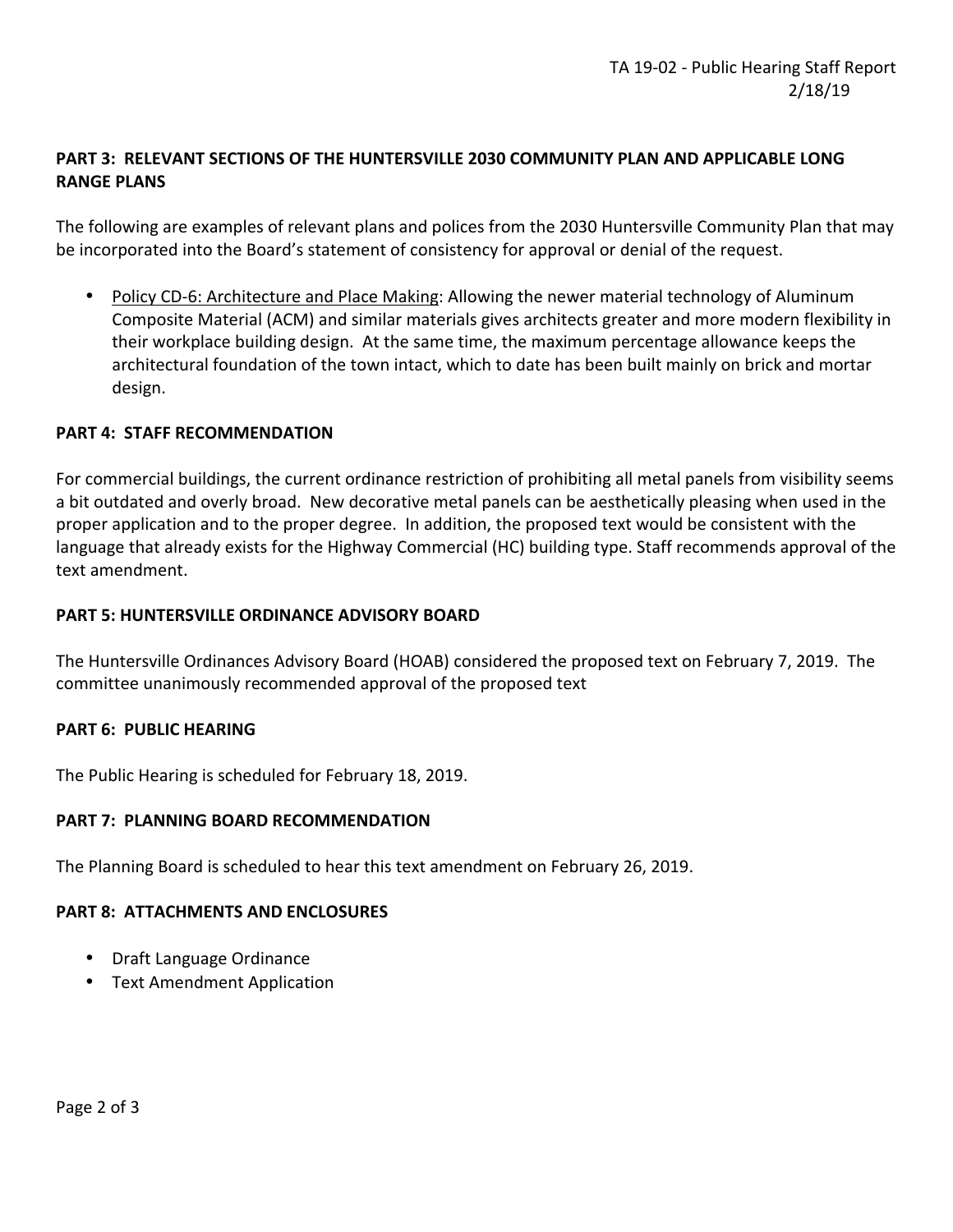# **PART 9: STATEMENT OF CONSISTENCY – TA19-02**

| <b>Planning Department</b>                                                                                                                                                                                                                                                                                                                                                                                                                                                                                                                                                                                                                                                          | <b>Planning Board</b>                                                                                                                                                                                                                                                                                                                                                                                                                                                              | <b>Board of Commissioners</b>                                                                                                                                                                                                                                                                                                                                                                                                                                                  |
|-------------------------------------------------------------------------------------------------------------------------------------------------------------------------------------------------------------------------------------------------------------------------------------------------------------------------------------------------------------------------------------------------------------------------------------------------------------------------------------------------------------------------------------------------------------------------------------------------------------------------------------------------------------------------------------|------------------------------------------------------------------------------------------------------------------------------------------------------------------------------------------------------------------------------------------------------------------------------------------------------------------------------------------------------------------------------------------------------------------------------------------------------------------------------------|--------------------------------------------------------------------------------------------------------------------------------------------------------------------------------------------------------------------------------------------------------------------------------------------------------------------------------------------------------------------------------------------------------------------------------------------------------------------------------|
| APPROVAL: In considering the<br>proposed amendment TA19-02, to<br>amend Article 4 of the Huntersville<br>Zoning Ordinance: Workplace<br><b>Building</b><br>Type,<br>Architectural<br><b>Standards</b><br>of<br>the<br>Zoning<br>Ordinance, the Planning Staff<br>recommends approval based on<br>the amendment being consistent<br>Policies<br>$CD-6$<br>of<br>the<br>with<br>Huntersville<br>2030 Community<br>Plan.<br>It is reasonable and in the public<br>interest to amend the Zoning<br>allows<br>Ordinance<br>because<br>it<br>greater flexibility in commercial<br>building design while maintaining<br>historical<br>architectural<br>the<br>building design of the Town. | <b>APPROVAL:</b> In considering the<br>proposed amendment TA 19-02, to<br>amend<br>Article<br>4:<br>Workplace<br><b>Building</b><br>Architectural<br>Type,<br>Standards of the Zoning Ordinance,<br>the Planning Board recommends<br>approval based on the amendment<br>being consistent with<br>(insert<br>applicable plan reference)<br>It is reasonable and in the public<br>interest to amend the Zoning<br>Ordinance because (Explain)                                        | APPROVAL: In considering the<br>proposed amendment TA 19-02, to<br>Article<br>4: Workplace<br>amend<br><b>Building</b><br>Type, Architectural<br>Standards of the Zoning Ordinance,<br>the Town Board recommends<br>approval based on the amendment<br>being consistent with<br>(insert<br>applicable plan reference)<br>It is reasonable and in the public<br>interest to amend the Zoning<br>Ordinance because (Explain)                                                     |
| <b>DENIAL: N/A</b>                                                                                                                                                                                                                                                                                                                                                                                                                                                                                                                                                                                                                                                                  | <b>DENIAL:</b><br>considering<br>$\ln$<br>the<br>proposed amendment TA 19-02, to<br>amend<br>Article<br>4:<br>Workplace<br>Architectural<br><b>Building</b><br>Type,<br>Standards of the Zoning Ordinance,<br>the Planning Board recommends<br>denial based on the amendment<br>being (consistent OR inconsistent)<br>with<br>(insert<br>applicable<br>plan<br>reference).<br>It is not reasonable and in the<br>public interest to amend the Zoning<br>Ordinance because(Explain) | <b>DENIAL:</b><br>In considering the<br>proposed amendment TA 19-02, to<br>Article<br>amend<br>4:<br>Workplace<br>Architectural<br><b>Building</b><br>Type,<br>Standards of the Zoning Ordinance,<br>Board recommends<br>the Town<br>denial based on the amendment<br>being (consistent OR inconsistent)<br>with<br>(insert<br>applicable<br>plan<br>reference).<br>It is not reasonable and in the<br>public interest to amend the<br>Ordinance<br>Zoning<br>because(Explain) |